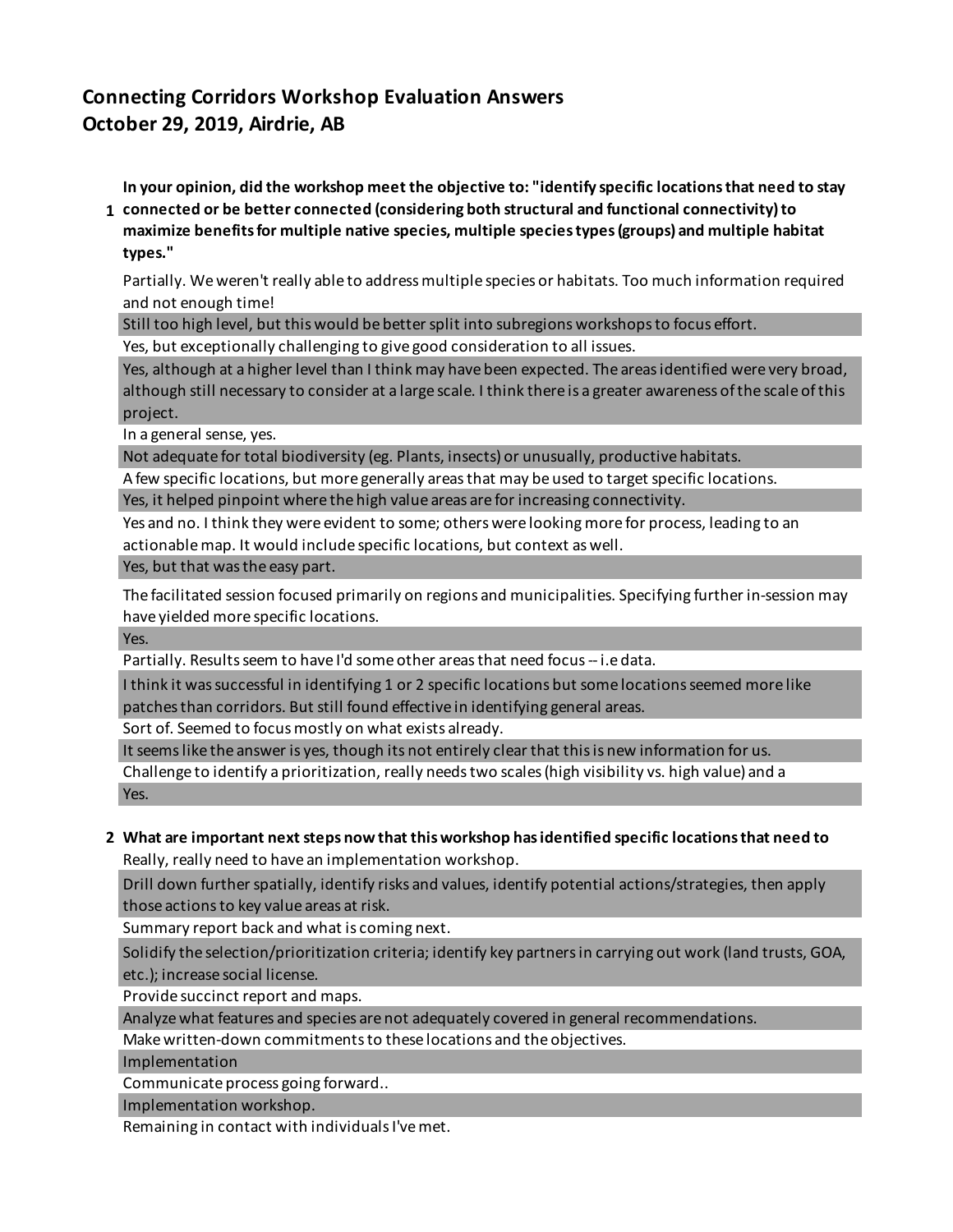## Compile the report and find ways to implement actions.

Synthesize workshop learnings and identify areas that require immediate short-term and long-term action. Share results.

A plan to implement protection with appropriate landowners/governing bodies.

Useable tools; "low-hanging fruit" = act now and some big wins (eg. Pronghorn crossing); successful communications; data sharing.

Get started implementing projects on-the-ground and start building capacity in local municipalities. Scale up the local projects and applied research work.

Open data (at least some wins); prioritization; follow through.

## **3 Was there enough time for discussion?**

No! These types of discussions take days to come to consensus.

No. Yes.

Yes, the only block that could have used more time was the 'location and significance' gallery walk.

Very rushed, but okay.

Yes.

Yes.

There is never enough time when discussing conservation biology.

Yes! Facilitator did good job to preserve this.

Perhaps too much for criteria.

Yes and no. Facilitator rushed us along at parts.

Yes. Break-out at 3:15 not as clearly defined. Needed more direction.

Yes.

Yes.

Sometimes.

Mostly, yes.

Yes, but…. Needs focus on implementation and funding.

Yes - great for the size of the workshop.

# **Did you have enough background information to contribute meaningfully to the workshop? Please**

## **4 Comment:**

Yes. I always want more information like most scientists. But there was enough for a meaningful discussion.

Webinar was helpful, but workshop should have focused down to where. Spatial webinar content was focused.

Didn't have a chance to see the O2 report.

Yes! The webinar and pre-reading materials were immensely helpful in priming for the workshop.

Yes. I was aware already.

Yes.

Yes -- from my own background.

Yes. The webinar and documents were very helpful in setting the table.

Yes, in terms of your efforts to prepare us. But I also have more to learn (a good outcome!).

Yes, but weak on social side.

Somewhat. My primary experience is the the US.

Yes.

Webinars were helpful - circulate maps before workshop, map of areas where successful conservation has been achieved.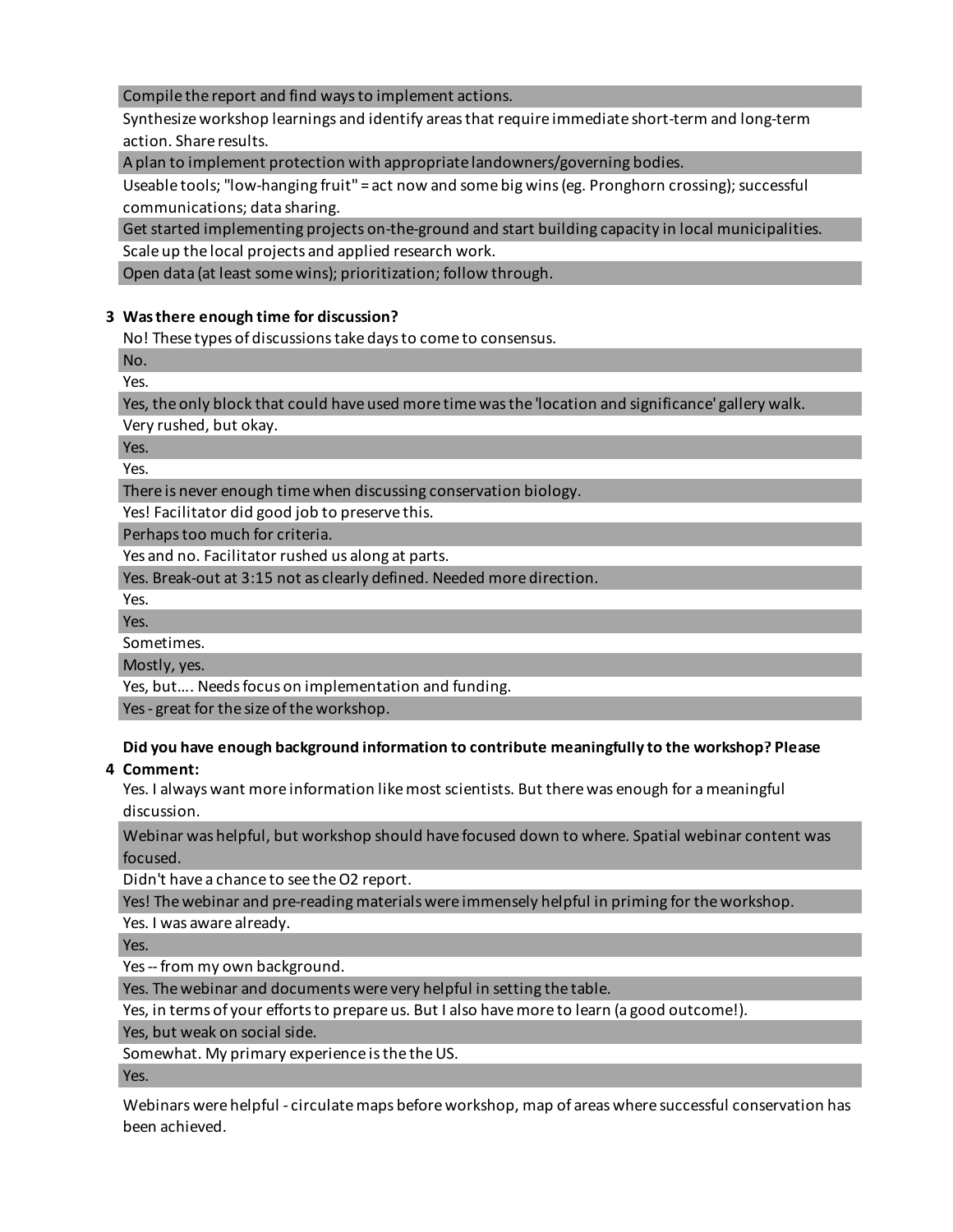## Yes, background information was very helpful and informative.

Yes, the workshop meeting were beneficial.

As much as can be expected five my relatively new experience of the region.

Yes.

Yes - excellent to have the pre-workshop webinar.

## **5 How satisfied are you with the workshop?**

| Not satisfied  | n  |
|----------------|----|
| Satisfied      | 12 |
| Very satisfied | 6  |

#### **6 What did you like most about the workshop?**

Got to interact with most of the participants and share knowledge/information.

Great group of people, interesting discussion, lot of learning.

Conservation.

It was well facilitated! The rotating conversations really helped to refine ideas.

Good mix of people.

Hearing diversity of ideas and experiences.

Different contributors and backgrounds.

The networking.

Meeting new people, discussion.

Energy, knowledge and commitment (long-term).

The folks I met, how much I've learned about Canada's politics and government systems.

Networking and opportunities to learn from others.

The structure of the workshop was great!

Hearing others thoughts and ideas, group discussions. Leah did a great job facilitating.

Networking, learning about other existing projects.

Learning more about all the things happening around the region.

Expert participants.

Open discussion and excellent opening discussion/overview from Ian Dyson.

## **7 What did you like least about the workshop?**

Needed more time for the last discussion and less for the mornings discussion.

Project/outcome/policy/education was too rushed, poorly structured.

Long afternoon.

It was a long day, although I don't know if I would change that.

A bit loose of instructions.

Could have had more time (maybe 2 days).

Motivation lacked towards the end of the day.

Time limits, it could have been broken down into 2 days.

The room.

Not enough on implementation.

Rushed, slightly confusing facilitator.

Can't think of anything.

At times, conversations were circular. Not certain what the absolute goal of the workshop was vs. what we accomplished.

Not enough time to dig into a few of the topics.

"Where and What" sticker exercise was not effective -- lost focus.